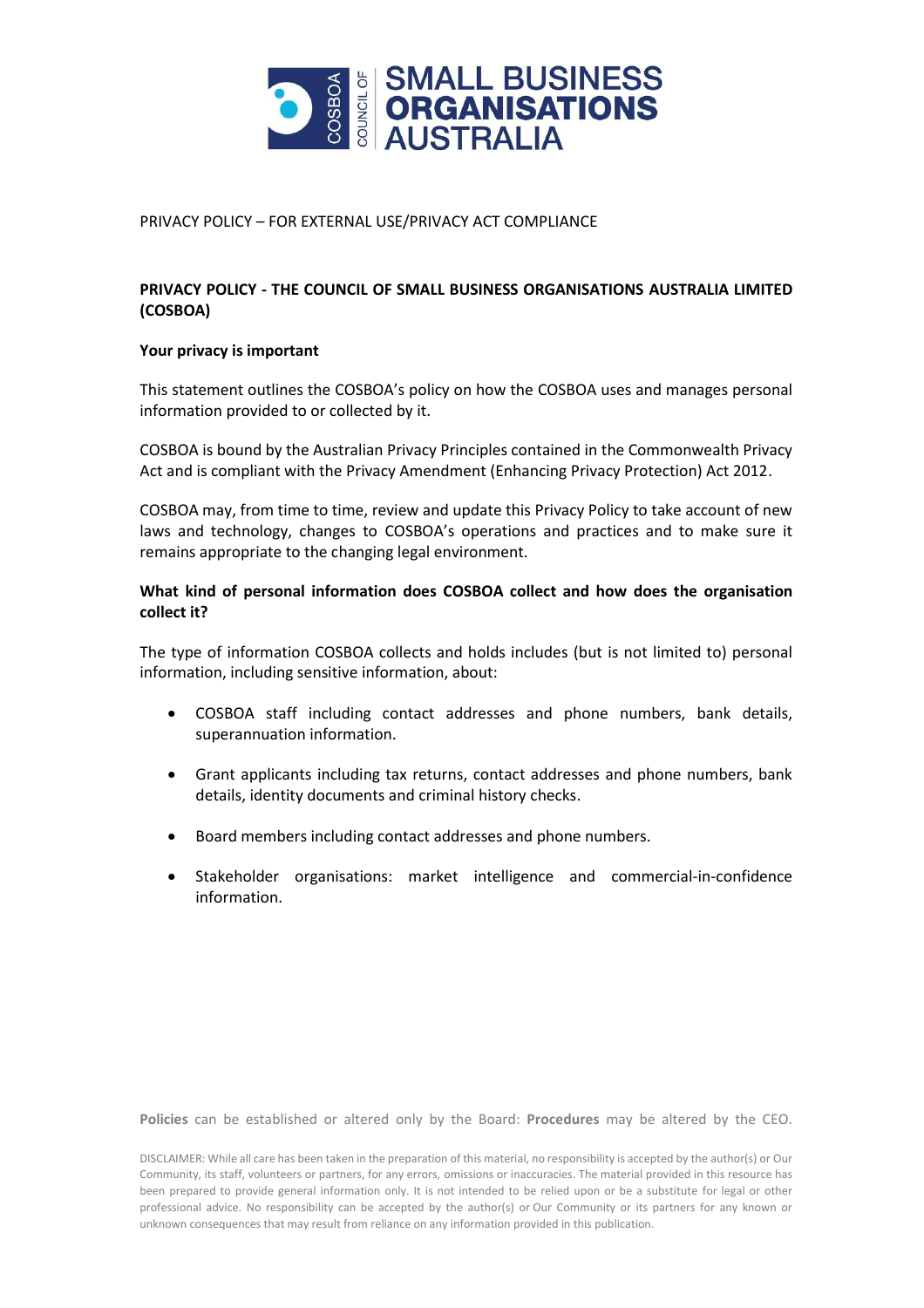## **Personal Information you provide:**

COSBOA will generally collect personal information held about an individual by way of written requests for specific purposes which will be fully explained. You do have the right to seek to deal with us anonymously or using a pseudonym, but in almost every circumstance it will not be practicable for us to deal with you or provide any services to you except for the most general responses to general enquiries, unless you identify yourself.

## **Personal Information provided by other people:**

In some circumstances COSBOA may be provided with personal information about an individual from a third party, e.g. security vetting services.

## **In relation to employee records:**

Under the Privacy Act the Australian Privacy Principles do not apply to an employee record. As a result, this Privacy Policy does not apply to COSBOA's treatment of an employee record, where the treatment is directly related to a current or former employment relationship between COSBOA and employee.

## **How will COSBOA use the personal information you provide?**

COSBOA will use personal information it collects from you for the primary purpose of collection, and for such other secondary purposes that are related to the primary purpose of collection and reasonably expected, or to which you have consented.

In relation to direct marketing, COSBOA will use your personal information for direct marketing where you have provided that information, and you are likely to expect direct marketing: only then you will be sent direct marketing containing an opt out. If we use your personal information obtained from elsewhere we will still send you direct marketing information where you have consented and which will also contain an opt out. We will always obtain your consent to use sensitive information as the basis for any of our direct marketing.

# **Job applicants, staff members and contractors:**

In relation to personal information of job applicants, staff members and contractors, COSBOA's primary purpose of collection is to assess and (if successful) to engage the applicant, staff member or contractor, as the case may be.

The purposes for which the COSBOA uses personal information of job applicants, staff members and contractors include:

- For insurance purposes;
- To organise payment of salary;
- To organise superannuation contributions
- For taxation purposes;
- to satisfy COSBOA's legal obligations.

**Policies** can be established or altered only by the Board: **Procedures** may be altered by the CEO.

DISCLAIMER: While all care has been taken in the preparation of this material, no responsibility is accepted by the author(s) or Our Community, its staff, volunteers or partners, for any errors, omissions or inaccuracies. The material provided in this resource has been prepared to provide general information only. It is not intended to be relied upon or be a substitute for legal or other professional advice. No responsibility can be accepted by the author(s) or Our Community or its partners for any known or unknown consequences that may result from reliance on any information provided in this publication.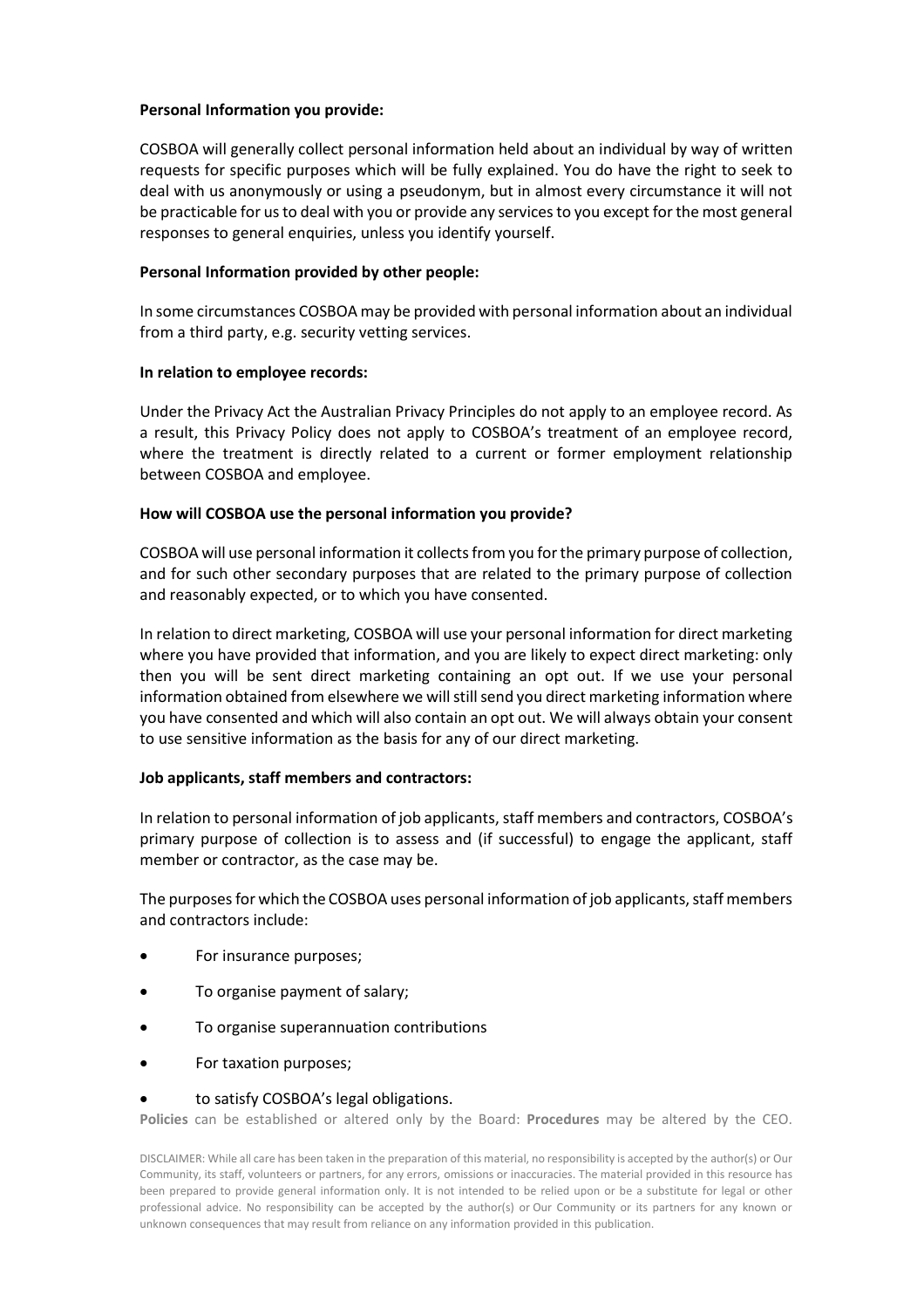Where COSBOA receives unsolicited job applications these will usually be dealt with in accordance with the unsolicited personal information requirements of the Privacy Act.

#### **Volunteers:**

COSBOA also obtains personal information about volunteers who assist the organisation in its functions or conduct associated activities, such as to enable COSBOA and the volunteers to work together.

### **Who might the COSBOA disclose personal information to?**

COSBOA may disclose personal information about staff and contractors, including sensitive information held about an individual to:

- The Australian Taxation Office;
- Your superannuation fund;
- Authorised people providing human resources and payroll services to the COSBOA, and
- anyone you authorise COSBOA to disclose information to.

#### **Sending information overseas:**

COSBOA will not send personal information about an individual outside Australia without:

- obtaining the consent of the individual (in some cases this consent will be implied); or
- otherwise complying with the Australian Privacy Principles or other applicable privacy legislation.

## **How does COSBOA treat sensitive information?**

In referring to 'sensitive information', COSBOA means:

"information relating to a person's racial ethnic origin, political opinions, religion, trade union or other professional or trade association membership, sexual preferences or criminal record, that is also personal information; and health information about an individual".

Sensitive information will be used and disclosed only for the purpose for which it was provided or a directly related secondary purpose, unless you agree otherwise, or the use or disclosure of the sensitive information is allowed by law.

**Policies** can be established or altered only by the Board: **Procedures** may be altered by the CEO.

DISCLAIMER: While all care has been taken in the preparation of this material, no responsibility is accepted by the author(s) or Our Community, its staff, volunteers or partners, for any errors, omissions or inaccuracies. The material provided in this resource has been prepared to provide general information only. It is not intended to be relied upon or be a substitute for legal or other professional advice. No responsibility can be accepted by the author(s) or Our Community or its partners for any known or unknown consequences that may result from reliance on any information provided in this publication.